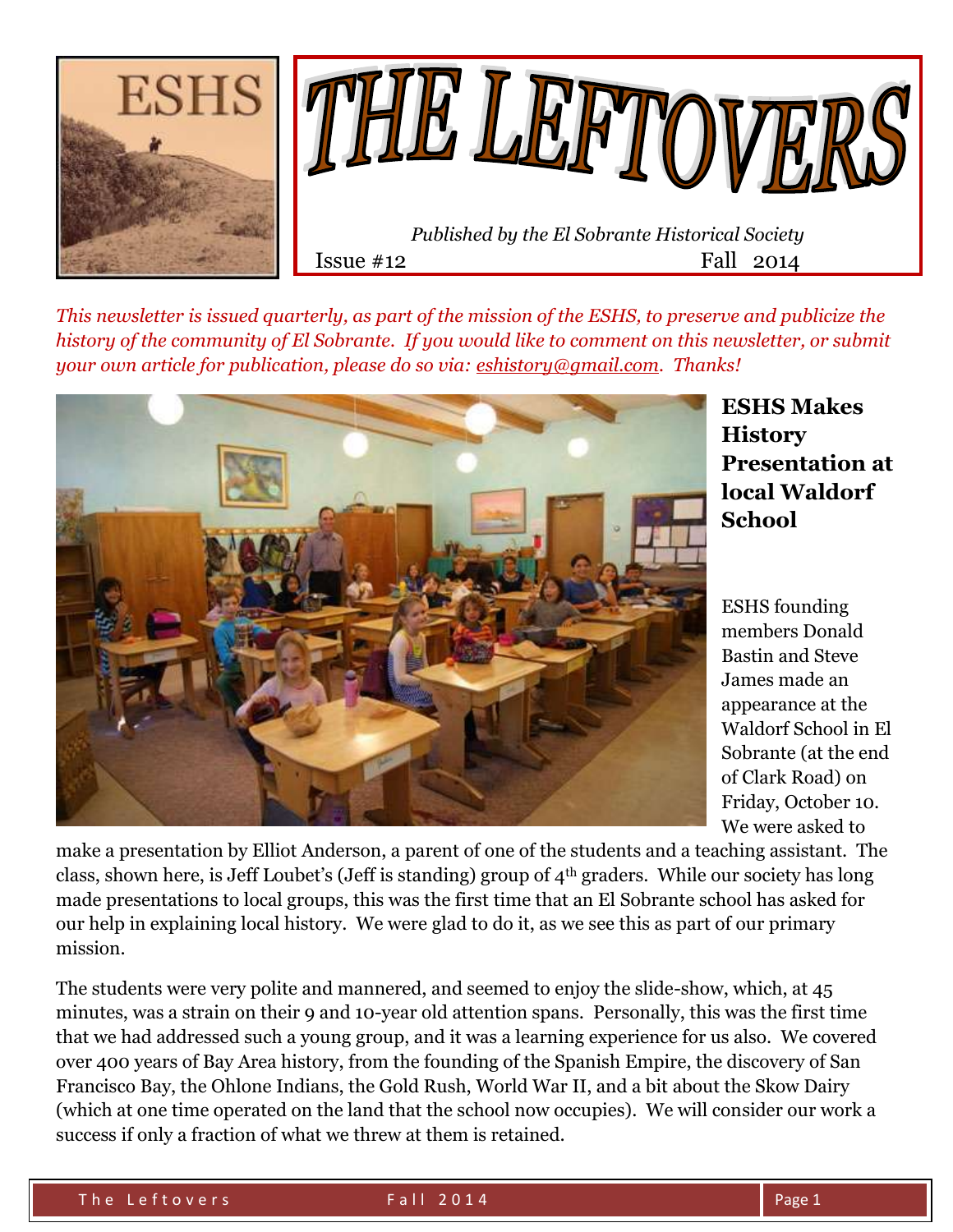### **Duke, the Fire Dog**



For hundreds of years, the dog known as the Dalmatian has been identified with horses. Early on, it was noticed that the breed had a singular

calming effect on horses. They became known in England as "coach dogs" and were frequently seen running alongside a coach to keep the high-spirited horses from becoming alarmed. Some upper-class people had even had two or more dogs running alongside their coaches, as a mark of rank and wealth.



It was in the 19th century, however, that the Dalmatian became identified with fire fighting. Horses are skittish animals, and are naturally afraid of fire, and the tumult that surrounds it. The Dalmatian proved invaluable in keeping the horses from bolting. And once at the scene of the fire, the dog also took on the duties of a guard dog, discouraging theft, which was quite common.

By the twentieth century, the need for the Dalmatian was no longer apparent, but many fire departments kept them on, as mascots, and also to act as a guard dog for the trucks. There are also reports of dogs rescuing residents or fire fighters from burning buildings. Some departments still carry on the tradition and have their own fire dog.

The El Sobrante Fire Department had its own fire dog, in the early 1950s. His name was Duke, and he was typical of the breed patiently waiting for the fire call and responding with eagerness when it came. According to Harold Huffman (a lieutenant at the time and who later became Asst. Fire Chief), Duke was great at his job and was much beloved by the men. He loved riding on the truck and was always the first to respond to the siren, running out of the station, barking loudly to clear the area of cars or people. He had his own badge and was a full member of the local firemen's association. He also was a winner in many dog shows, taking several ribbons and cups. His enthusiasm was such that it led to his untimely demise "in the line of duty." According to Chief Huffman, he was hit by a car and severely injured. Sadly, he had to be put down.

The El Sobrante Fire Department was, for the most part, a volunteer organization, and community support was always very high. So when Duke passed away, the El Sobrante Merchants decided to replace him with his first cousin, a dog originally named Orchid Rambler, but who naturally came to be known as Duke II. As a close relative of the original Duke, much was expected of the newcomer.

Alas, it was not to be.

According to Chief Huffman (in driver's seat), Duke II never displayed the enthusiasm for the job that



characterized his cousin. He apparently did not like riding in the truck, and had to be coaxed into going to a fire. It just wasn't the same dog, and the decision was made to retire him as a pet. Duke II may have been the last Dalmatian fire dog in Contra Costa County.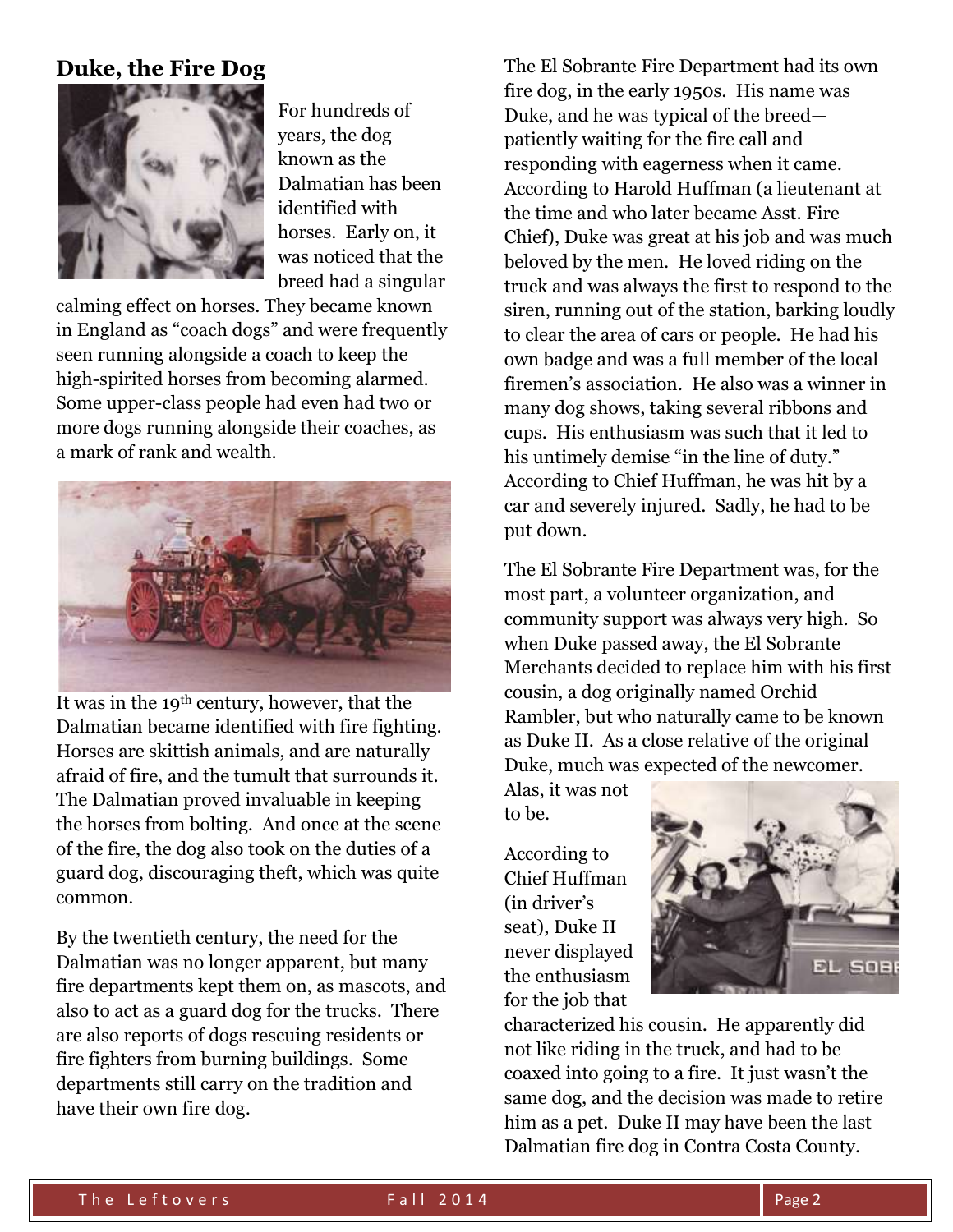# **Tranquil El Sobrante Valley**

*. . . . Steve James*

I've lived in El Sobrante since 1952. One of those baby boomers whose parents ended up here after WWII. It was a rural community. There were a few housing tracts, but mostly larger home lots that could and did accommodate live stock. It had that country feel. I remember playing ball games against schools from East Bay cities and the other players would call us farmers, as an insult. To them El Sobrante was out in the sticks.

Over the years El Sobrante grew into a bedroom community with more housing developments, adding to its present-day look. Many changes have taken place and will continue, but some things have not changed since my childhood.

I currently live near Kennedy Grove Park and at night or early morning I can still hear the train whistles blowing. I think, "Damn, the nearest tracks are in San Pablo on the other side of Rumrill Blvd and 13th St., and that sound travels all the way out this valley". With all the day-time noises and traffic we don't hear it or we're just are too busy to notice. Then my obsession with history kicks in. I start to think what was it like when the Kaiser Shipyards were in full production; could you hear it out here? What about the Chevron Refinery? Then I think, "What was it like when the California &



*Picnic train stopped just west of old Sheldon School (in distance)*  Nevada RR came out the El Sobrante Valley going to Orinda"? That steam engine and whistle must have echoed throughout the

valley. Who was here to experience that? Not many-- it was in the 1890s. The residents of Oakland and Berkeley would ride the train as a weekend getaway picnic. Why?-Because the El Sobrante Valley and the country-side was a great place to spend leisure time.

There have been many changes since the 1890s, but one thing still remains the same.

El Sobrante is a great place to live and spend your leisure time.

### **Remembering . . .**

# **Robert Letford**

Robert (Bob) Letford passed away on the 30th of August of this year. He was 94 years old and was one of the last remaining "founding fathers" of El Sobrante. He and his family moved to El Sobrante in 1948, and in 1957 he opened the El Sobrante Schwinn Bicycle Shop. Originally located next to El Sobrante Wheel & Brake (now operated by Lyle and David Miller), the shop later moved to its present location on El Portal Drive. A WW II veteran, Bob was very active in the local Veterans Club and loved to participate in the annual shows that were



put on at La Honda Bowl. Here we see Bob in a 1951 production at the Bowl. The El Sobrante Historical Society is indebted to Bob for allowing us to digitally copy his collection of photos, many of which centered on events at La Honda Bowl. Other than these images, we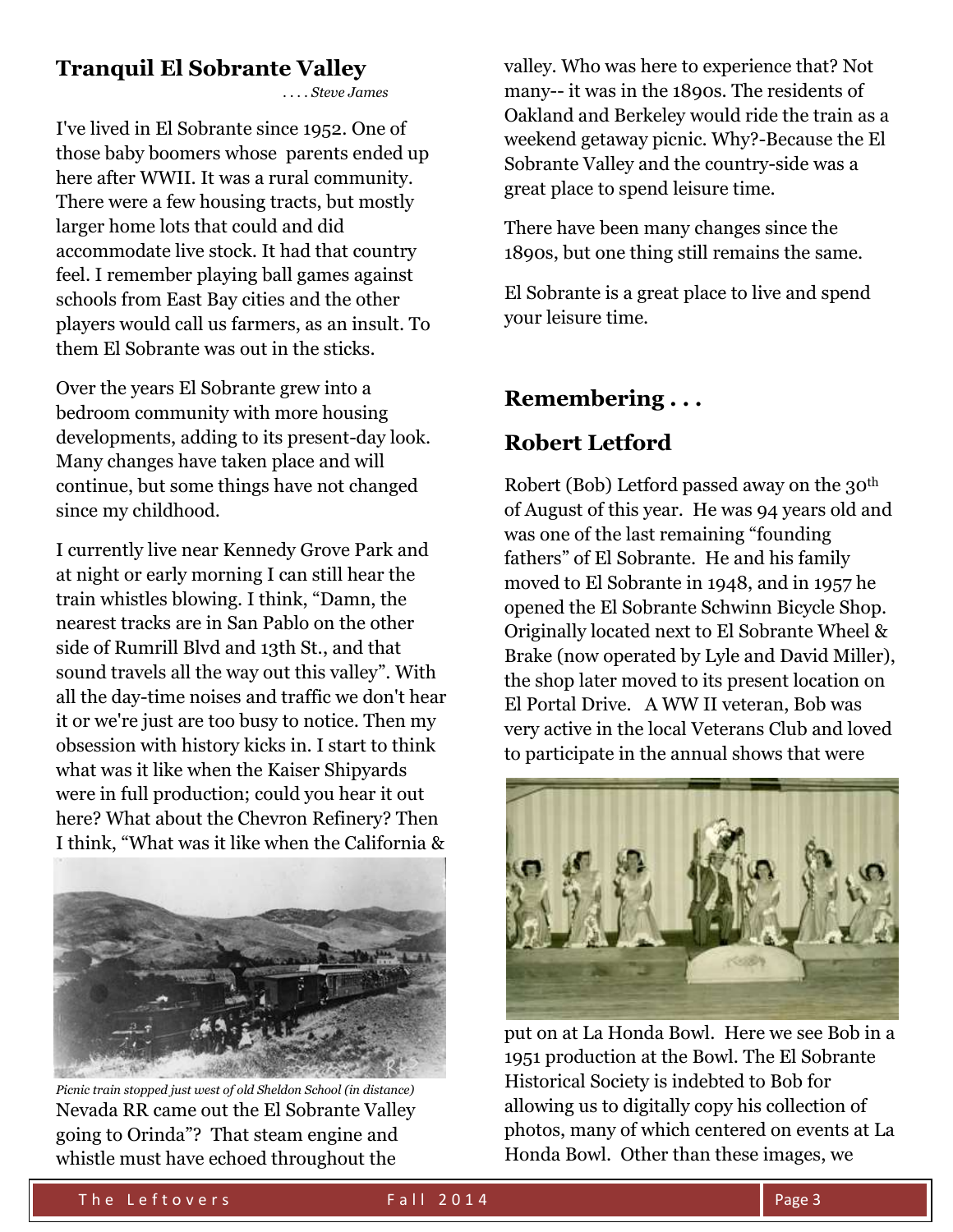have very little that relates to this once-popular site.



Bob was something of a showman. Here we see him in 1948, cradling a trophy, having recently won a "beard" contest.

Bob was proud of starting his bicycle business with only \$500 in cash. Even in retirement, he often went to the shop to schmooze with the

customers and staff. His son Gary now carries on the business.

### **Mary Anne Nelson**

Mary Anne passed away unexpectedly on October 5, at the age of 76. She and her husband Stephen have been long-term El Sobrante residents, with a home on Heide Court, just off Hillside Drive. She was a science teacher at Juan Crespi Junior High School, retiring in 1998. Our Hillside Drive community is fairly small (about 80 households) and Mary Anne was known to about everyone as a lively, friendly, and sociable neighbor. She will be missed.

#### **The 21st El Sobrante Stroll Some Observations**

*(The ESHS did not have a booth this year at the Stroll. The following are submitted by participants and visitors. Thanks!)*

#### **From Lyle Miller:**

Yes I did attend the Stroll, It was the same ol' yada-yada for the most part. The highlight seemed to be the inflatable arch that the chamber paid approx. 700 bucks for & spent \$2.59 for the anchors. Every year the breeze

knocks it over & nearly KO's an unsuspecting "stroller". I had asked Mark Croda on the Saturday before the stroll if they had a better way to secure it & he said YES, Richard Oliver had donated 4- 5gallon buckets filled with concrete & a eye bolt in each one. I laughed and asked if he thought we should tie it off to the light pole just in case. He said "nah, it ain't going nowhere with them buckets-o-cement tied to it..."



 *Garrison Travers, on the ground* I counted 3 times it was on its side before noon on Sunday. It had to be moved a couple times so the fire engine could get through before and after the parade.

The car show was well attended this year, lots of nice rods and customs and the bicycle show in the parking lot was there again this year gleaming in the sun. Lots of bands played with a heavy concentration near the Rancho bar/ Mechanics bank.

I would guess the stroll brought about the same crowd as usual with maybe a few less dogs than last year. I walked from end to end and saw many people I knew, some I had not seen since last year or before and that makes it nice, lot's of hugs & handshakes !

**Speaking of Cars . . .** *From Holger Berthelsen*

I bought the car in 1968, from a former high school friend in Berkeley. Actually, it was only

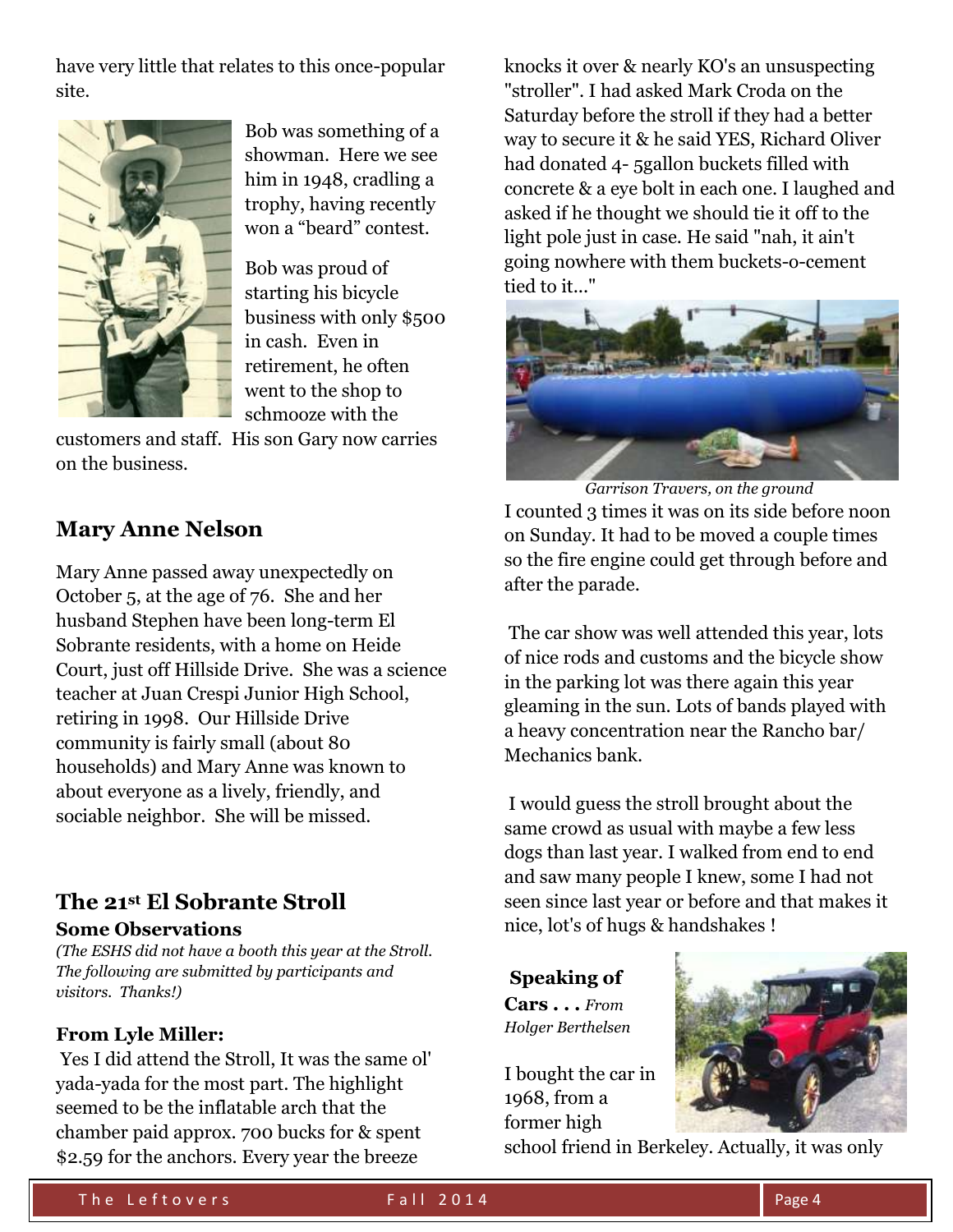about 80% of a car, it was all in pieces. I was in the Air Force at the time, and stored it in my parents' basement for a short time, then put it together in their driveway. I had it running and on the road in 1971. The first paint job was by "rattle can" - just hand spray painted from cans. Over the years I have rebuilt the engine a couple of times, most recently in 2012. I have restored it to its original stock condition, with two exceptions: I upgraded the ignition system with an accessory system that was available in the 1920s. Also I painted it red, just because I like the color - Model "T"s only came in black



from about 1914 - 1924. It is a driving car, not primarily a show car. I have enjoyed taking it on many tours

over the years with the Model T Ford Club. Last September we did a three week tour of Northern California, covering about 900 miles.



*Editor's Note: Holger displayed his car in this year's Stroll, and was awarded a plaque in the "Best Sedan" category. Both Holger and wife Martha are long-term El Sobrante residents.*

### **From the SPAWNERS Booth**

Martha Berthelsen

The 2014 Sobrante Stroll was a fun, wellorganized event, with a great turnout. As

always, it was a great opportunity to meet neighbors, take time to chat with folks you haven't seen in a while, and promote your organization or cause. SPAWNERS (San Pablo



Watershed Neighbors Restoration and Education Society) hosted a booth with their intricate watershed

diorama, a model landscape with a flowing creek. A wonderful crew of De Anza High School students helped out in the booth, enthusiastically sharing what they have been learning while working with SPAWNERS. They used the diorama to demonstrate the difference between storm-water runoff from streets and landscapes, which flows to the creeks untreated, and the sanitary sewer system. They also explained that our sewer treatment system doesn't eliminate all potential pollutants before discharging water to the bay. By mid-way through the stroll, the mock "pollutants" in the urban runoff were visible in the "bay", and the miniature fishermen on the pier were faced with contaminated fish. Another highlight of the diorama is running the sprinklers in the park, which show that reclaimed water can be used to irrigate public landscapes. Afterwards the students said it was very rewarding to hear people say they hadn't previously understood our waste water systems, but the diorama and explanation made it clear.

SPAWNERS also provided information on drought tolerant landscaping, water saving tips, and how to get involved with our restoration and educational projects. But the diorama and energetic student helpers were definitely stars of the stroll.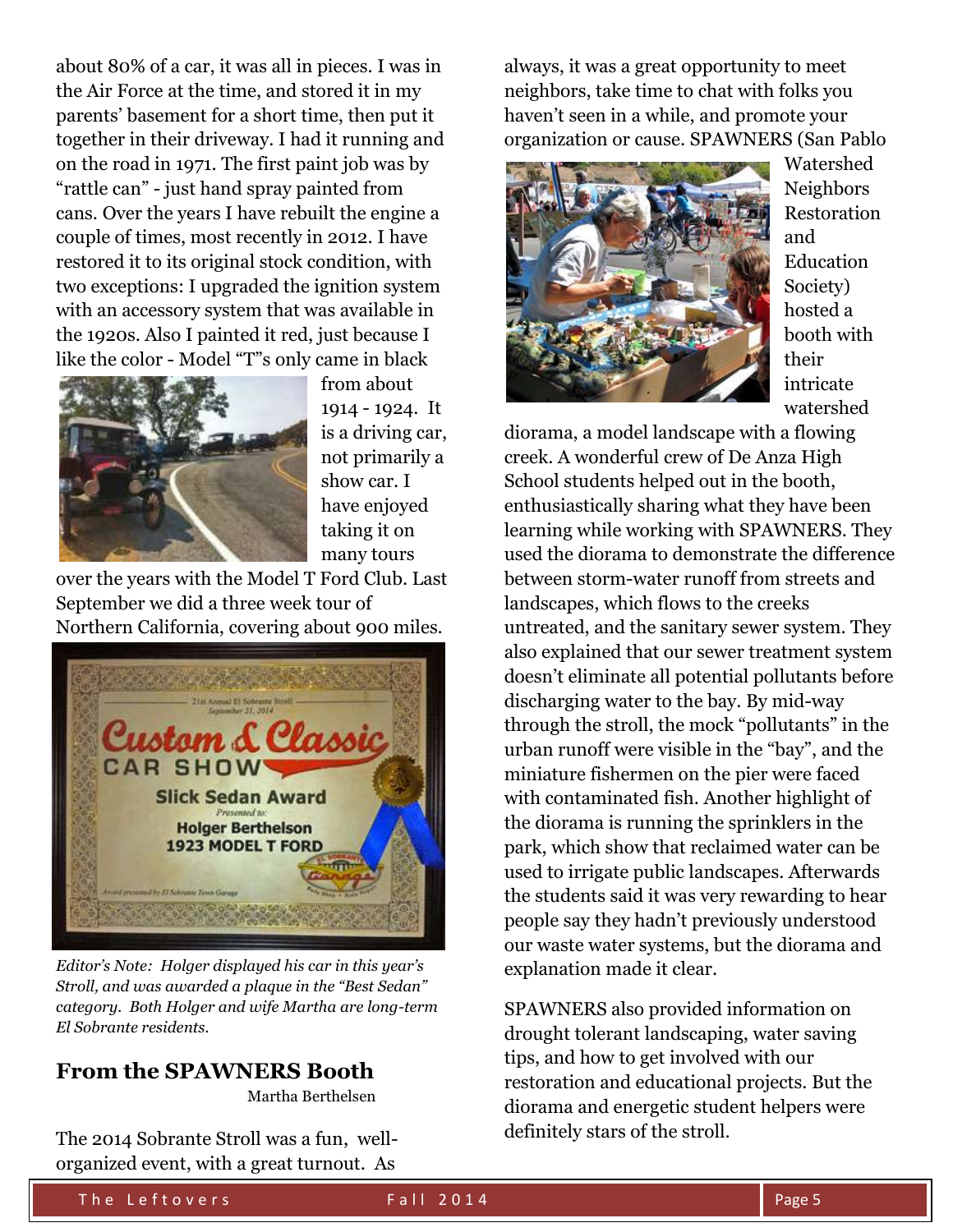# **Mechanics Bank to be Sold**

 *Donald Bastin*

The Mechanics Bank, owned locally by the Downer family for nearly 100 years, announced recently that it will be sold to a firm in Texas. According to the article in the West County Times, the deal is part of a "roll-up" strategy in which local and regional banks are bought and then sold "as a package for a profit." While this is heralded as good news for shareholders, many locals (including yours truly), find the news disturbing.

Mechanics Bank has a long history in El Sobrante, opening its first outlet in 1956.



That building now houses The Pedaler bicycle shop. 20 years later it moved to its present location just a little to the west of the old building.



As the holder of an account with our local

Mechanics Bank, we received a letter outlining the move, with an assurance that "… we will continue to actively participate and support community events and activities." We hope this proves to be the case, and will withhold our judgment. However, the loss of a locallyowned institution, intimately bound up with our local history, cannot be seen as something to celebrate.

# **New Acquisitions**

#### **DAHS Photos:**

Courtesy of Tom Mason, we now have 5 original photos of De Anza High School. While they are not dated, they appear to be images taken soon after the school was completed, in 1955, and perhaps before the school opened for classes.



*This image shows the original De Anza High School sign, which was removed some time in the school's history. The trees appear to be newly planted.*

*For comparison, this photo was taken in July, 2013. No sign and the trees are mature.*





*The hills in the background in their undeveloped state, c. 1955*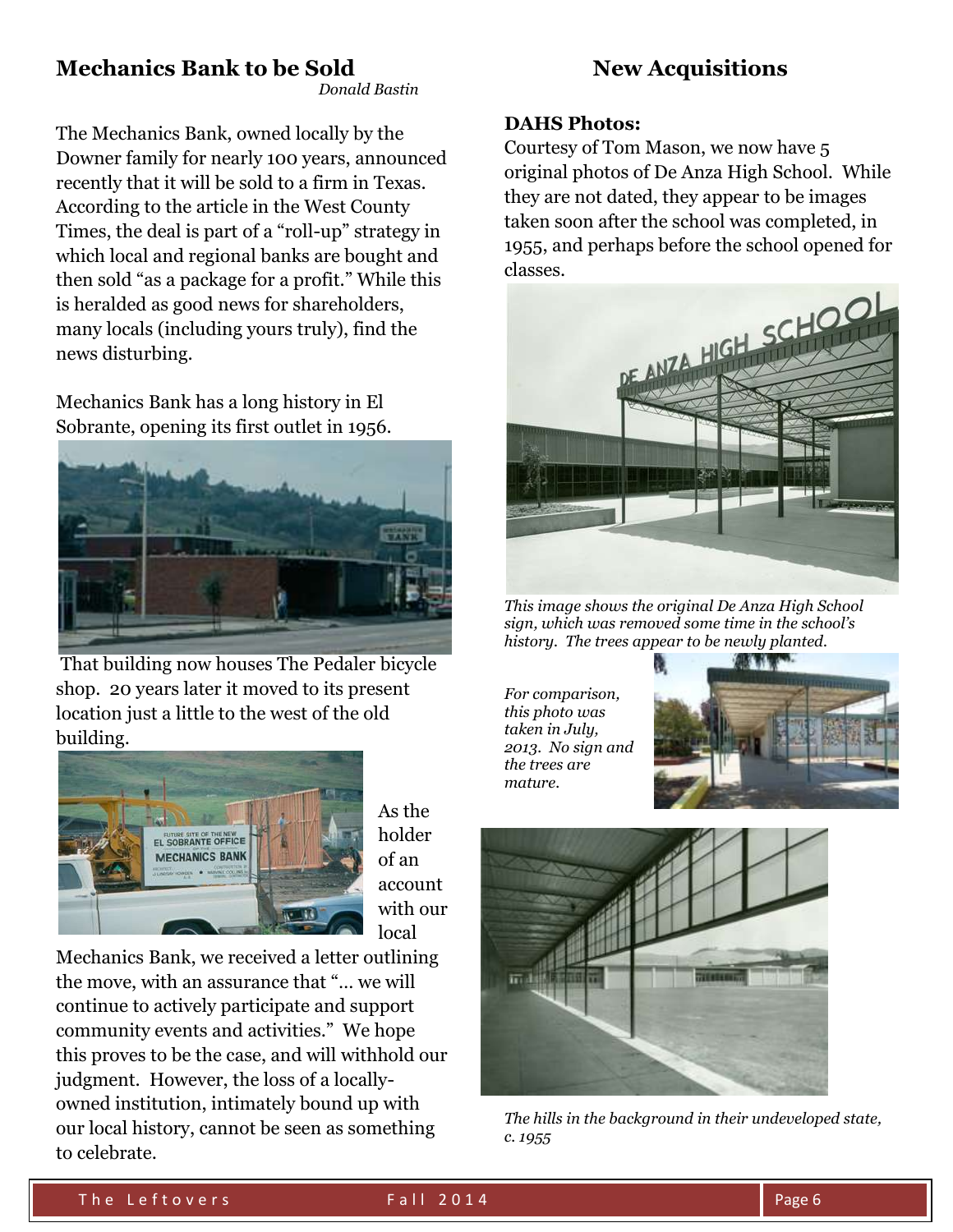

*This pristine classroom would have been familiar only to the students who attended DAHS in the early years.*

#### **19th Century Land Documents**

 $\sqrt{eNg, g226.}$ In the Superior locut of the bity and locunty of San Francisco State of California. Department No.g. (Probate) In the matter of the Catate Herman Fadeler Nilliam Nadeler Clementuis Keinschn Eartified Copy Decree of Final Distrib - ution. RECORDED AT THE REQUEST OF Jannies Booth, er 38 of huscellaneous Gunnison Booth. Bettorneye.

We are indebted to John Hadeler, of San Francisco, for allowing us access to his file of land documents concerning the Warnecke Tract, one of the ranches created out of the old Castro El Sobrante grant. As far as we knew, August Warnecke acquired this property (435 acres along the upper San Pablo Creek)

from the Castro family. Apparently, however, the property was owned by a German immigrant by the name of Herman Hadeler (John's ancestor), who came to California to mine for gold. While in California, Herman

acquired the tract of land in question and after his death, his niece, Sophie, married August Warnecke, another German immigrant. Without such documents, the details of these land transactions are always murky. We are grateful to John for sharing them with us and for taking an interest in his family's history.

#### **More De Anza Photos**



These football rally pictures, taken in 1968, are part of a collection sent to us by Julie Minear



Jones, whose dad, Lloyd Minear, worked at De Anza as a counselor, from 1967 to 1968. Julie



graduated from De Anza in 1976 and now lives in Dallas, Texas.

 Thanks, Julie!